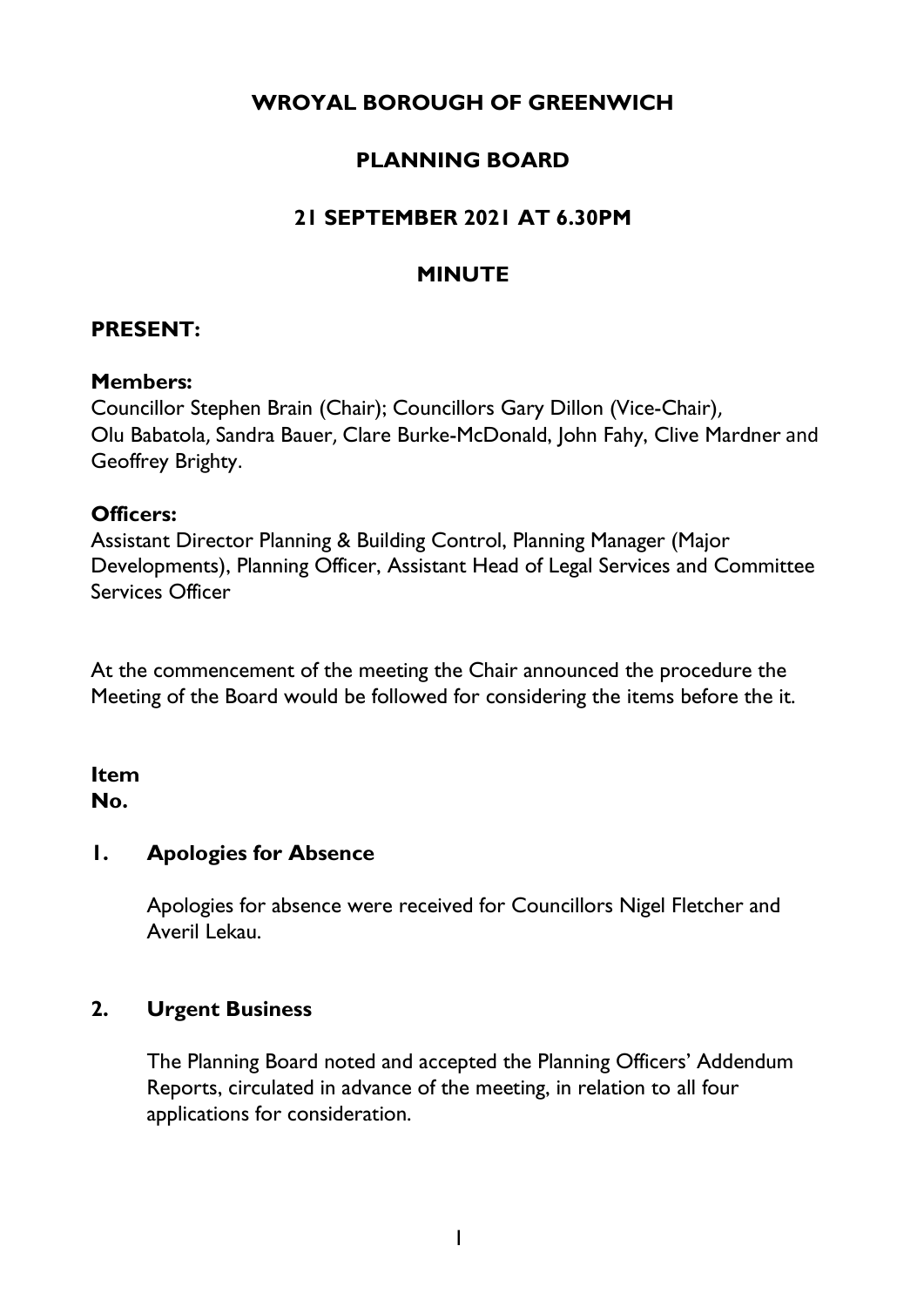### **3. Declarations of Interest**

Councillor John Fahy made a non-personal, non-financial declaration that he was a Ward Councillor for the area that all four applications were located within.

#### **Resolved –**

That the list of Councillors' memberships as Council appointed representatives on outside bodies, joint committees and school governing bodies be noted.

#### **4. Minutes**

#### **Resolved –**

That the minutes of the meetings of the Planning Board held on 5 January 2021 and 4 May 2021 be agreed and signed as a true and accurate record.

## **5. Morris Walk Estate (South), Pett Street, Woolwich, London, SE18 5PA – Ref: 20/3444/MA**

The Planning Board noted that Officers Addendum report, published in advance of the meeting, and accepted an illustrative presentation of the application from the Planning Officer.

In response to a Member's question the Planning Officer advised that the Social Housing would be let at the London Affordable Rent level.

The Planning Officer responded to a Member that Network Rail had applied for prior approval of replacement of the existing footbridge, on a like for like basis, and they considered that the site was insufficient to accommodate the work required to improve accessibility. Improvements to the lighting on the bridge was sought, however, Network Rail required an open-ended agreement of maintenance fees, which would fall to the Council or developer facilitating ongoing maintenance of the lighting. He advised that the entrance to the bridge was on Network Rail land but accessed, to the North via Lovells Land and the South via Greenwich Council land and consideration had been given to improved lighting to these areas.

The Planning Officer confirmed that, as it had not been possible to secure the access improvements to the footbridge, the s106 funds had been re-allocated to onsite play space provision.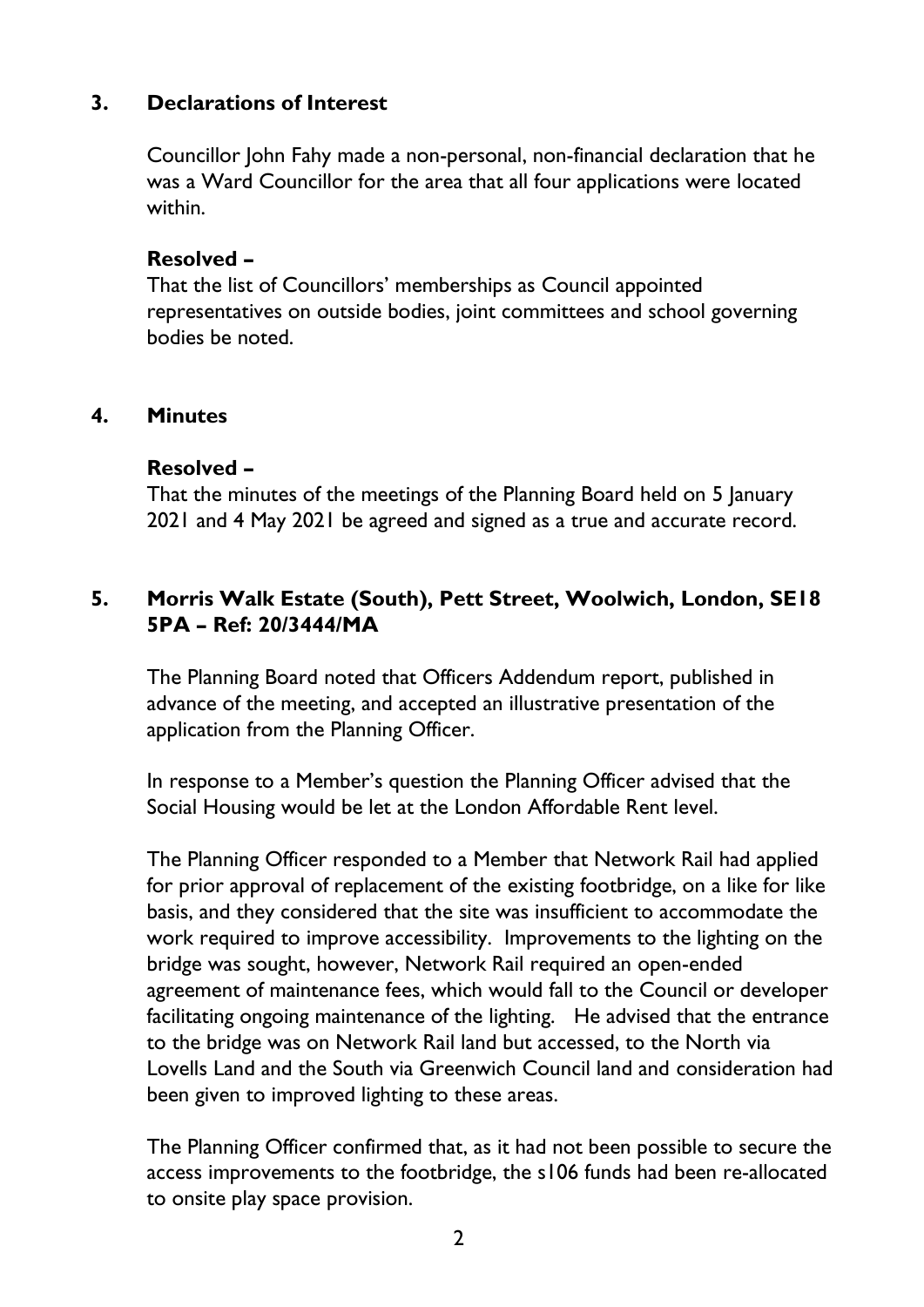In respect of the provision of 425 parking space, the Planning Officer responded that, where possible, car free developments were pursued. In respect of the application, there was no CPZ (Controlled Parking Zone) and limited street parking capacity could be overwhelmed by parking associated with the new development, if it were car free.

The Planning Board accepted an address from the applicant's agent who advised that he would make one address, which would cover the four interrelated applications before the Board and would be available for Members questions on any of them.

He advised the Board of the history of the site and that the applications formed part of the One Woolwich Regeneration project. He advised of the rational for the re-configuration of the sites, which allowed for the creation of improved public realm and play space whilst maintain the same density, number of overall units, and maintained provision of 35% affordable housing at 70/30 offer tenure split, spread across both sites. He noted that the proposed amendments had received no public objections and that the GLA considered that the reconfiguration vastly improved the proposal and would not require referral to the Mayor at stage 2.

In response to Member's question the applicant's agent advised that the number of parking spaces had been reduced and a car parking management plan was conditioned. He confirmed that, across the One Woolwich Regeneration project the affordable housing offer of 35% would be maintained, with 42% provision on the North site and 27% provided on the South site. The proposal would exceed the required sustainability and fuel efficiency standards and policies. Further, the developer was looking at ways of ensuring sustainability during delivery.

In considering the application before them,

A Member felt that the Board's concern at the failure to provide improved accessibility to the footbridge should be pursued further by Officers with Network Rail.

At the consent of the Chair the Assistant Head of Legal Services advised that this would be a separate and legal matter, particularly as the related s106 funding had been subsumed. If Members were minded, they may seek further discussion outside of the confines of the proposal and could make a decision on the application, as submitted or defer, but would need to provide a clear reason and aim of any deferment.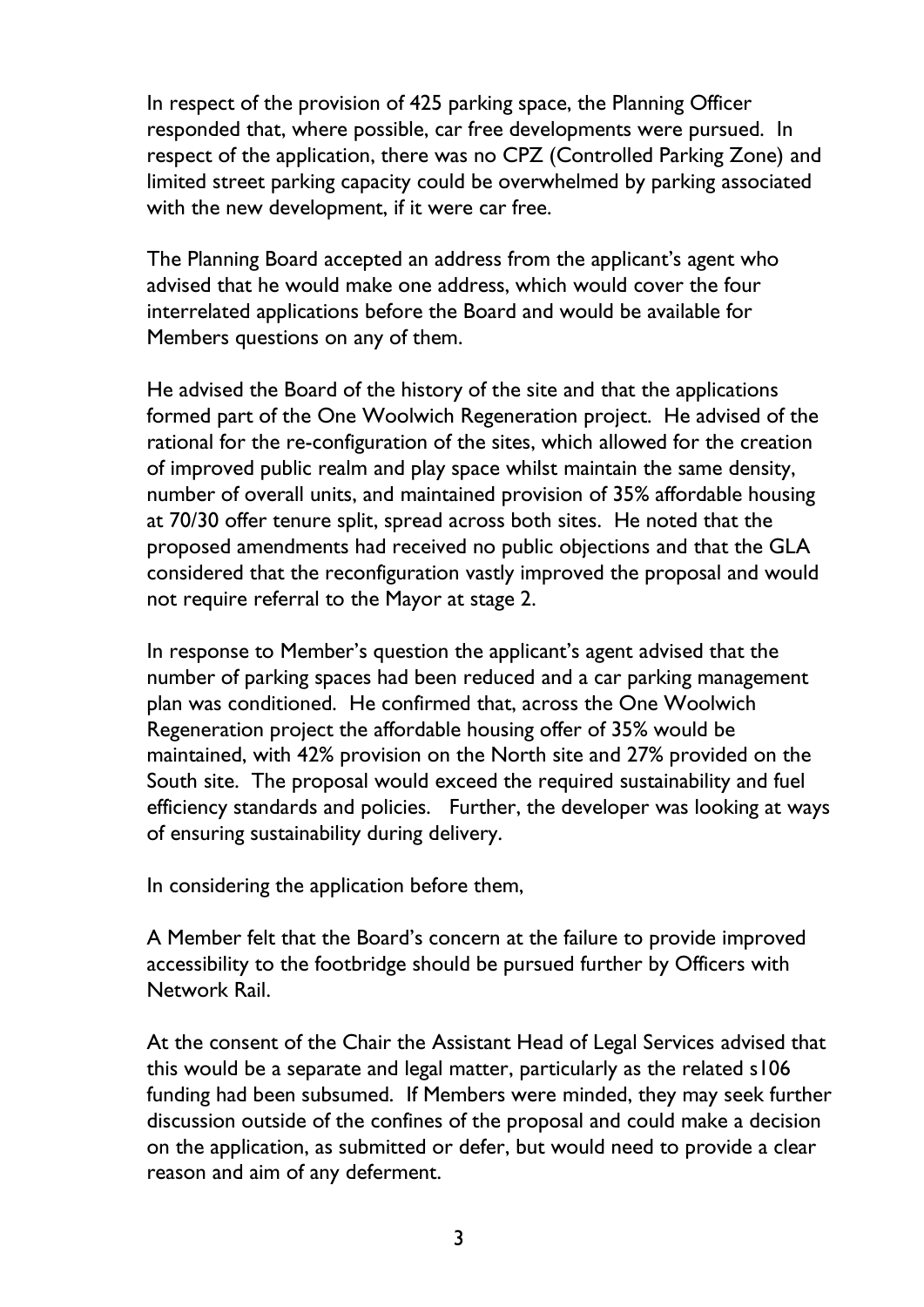The Chair put the Planning Officers recommendation to grant a Minor Material Amendment to the vote with;

8 Members in favour of consent

0 Members against

0 Members abstaining

## **Resolved unanimously –**

That consent be granted for a Minor Material Amendment application submitted under Section 73 of the Town & Country Planning Act 1990 for a minor material amendment in connection with the outline planning permission 14/0126/O, dated 02/04/2015 comprising of the construction of up to 462 residential dwellings with associated access, parking and private and public open spaces, to allow amendments to:

Condition 1, Condition 2, Condition 3, Condition 4, Condition 5, Condition 7, Condition 8, Condition 9, Condition 10, Condition 12, Condition 13, Condition 17, Condition 29, Condition 30, Condition 31, Condition 32, Condition 33, Condition 34, Condition 35, Condition 42, Condition 43, Condition 45, Condition 46, Condition 47, Condition 48, Condition 49, Condition 52 and Condition 53.

That consent be granted subject to:

- (i) the prior completion of a Deed of Variation to the Planning Legal Agreement dated  $I<sup>st</sup>$  April 2021 containing the planning obligations as summarised in the heads of terms set out in this report (Section 24), its addendums; and
- (ii) the Conditions (Appendix 2) to be detailed in the notice of determination.

That the Assistant Director of Planning & Building Control be authorised to:

- (i) make any minor changes to the detailed wording of the recommended conditions as set out in this report (Appendix 2) and its addendums, where the Assistant Director of Planning & Building Control considers it appropriate, before issuing the decision notice;
- (ii) finalise the detailed terms of the planning obligations pursuant to Section 106 of the Town and Country Planning Act 1990 (as amended) and or , as set out in this report (Section 18) and its addendums; and
- (iii) consider, in the event that the Planning Legal Agreement is not completed within three (3) months of the date of this Planning Board resolution, whether consent should be refused on the grounds that the agreement has not been completed within the appropriate timescale, and that the proposals are unacceptable in the absence of the recommended planning obligations; and if the Assistant Director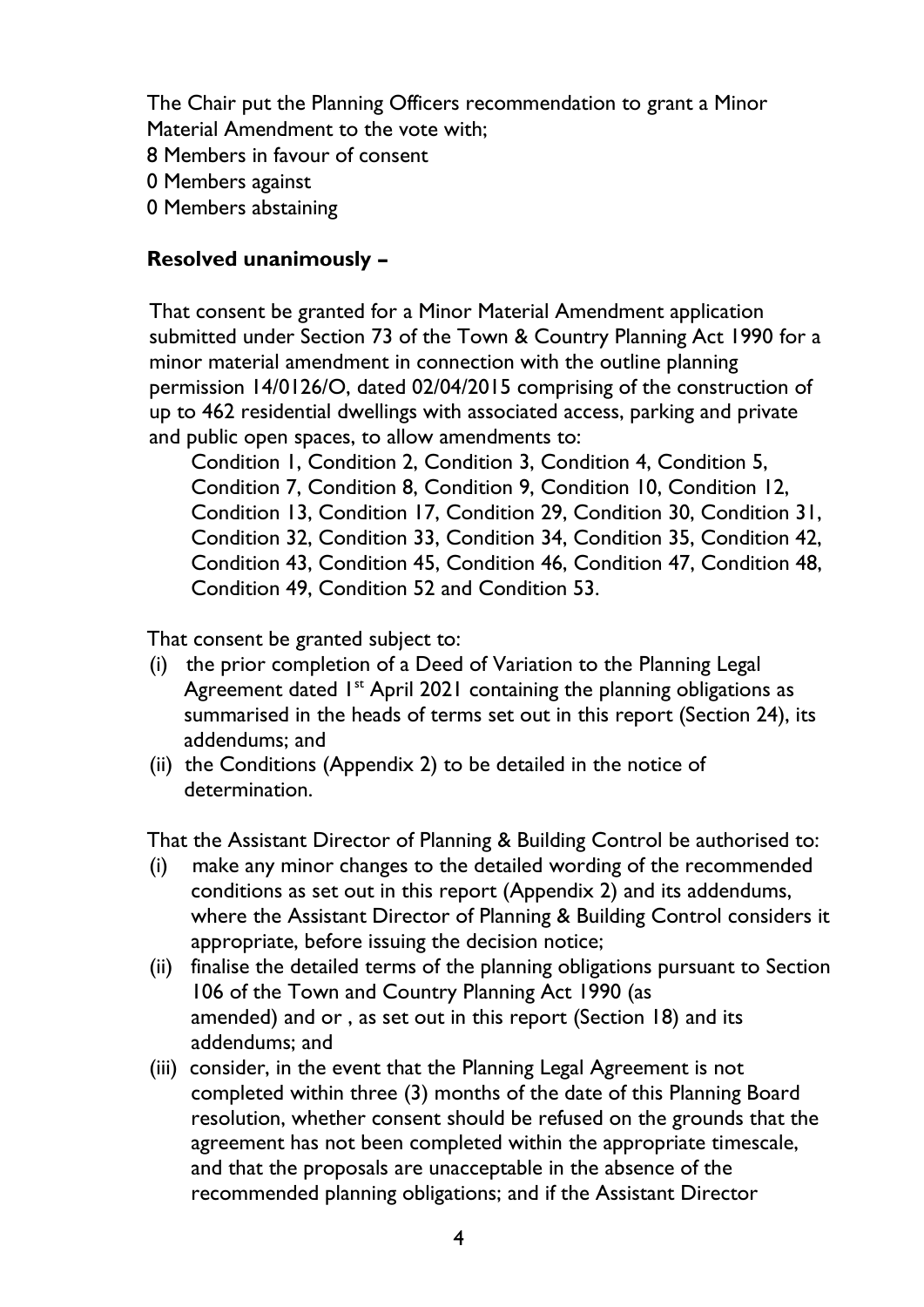(Planning & Building Control) considers it appropriate, to determine the application with reasons for refusal which will include the following: In the absence of a legal agreement to secure financial and nonfinancial contributions including for affordable housing, accessibility, and sustainability, the development is contrary to Policy H6, D7, SI 2, SI 4, SI 5 of the London Plan (2021) and H3 and H5 of the Royal Greenwich Local Plan: Core Strategy with Detailed Policies (Adopted July 2014) and the Planning obligations (s106) Guidance SPD (adopted July 2015).

### **6. Morris Walk Estate (South), Pett Street, Woolwich, London, SE18 5PA – Ref: 20/3403/R**

The Planning Board noted that Officers Addendum report, published in advance of the meeting and accepted an illustrative presentation of the application from the Planning Officer.

Members had no questions for the Planning Officer or applicant's agent and moved straight to the vote.

The Chair put the Planning Officers recommendation to grant Reserved Matters consent to the vote with

- 8 Members in favour of consent
- 0 Members against
- 0 Members abstaining

#### **Resolved unanimously –**

That consent be granted for a Reserved Matters application (layout, design of buildings, external appearance, landscaping and open space, and car parking) pursuant to condition 2 of planning permission dated 02/04/2015 (Ref:14/0126/O) comprising of the construction of up to 462 residential dwellings with associated access, parking and private and public open spaces.

That consent be granted subject to:

i. The planning permission being issued for application Ref. 20/3444/MA in respect of Morris Walk (South) Estate, Maryon Road (An application submitted under Section 73 of the Town & Country Planning Act 1990 for a minor material amendment in connection with the outline planning permission 14/0126/O, dated 02/04/2015 comprising of the construction of up to 462 residential dwellings with associated access, parking and private and public open spaces, to allow amendments to: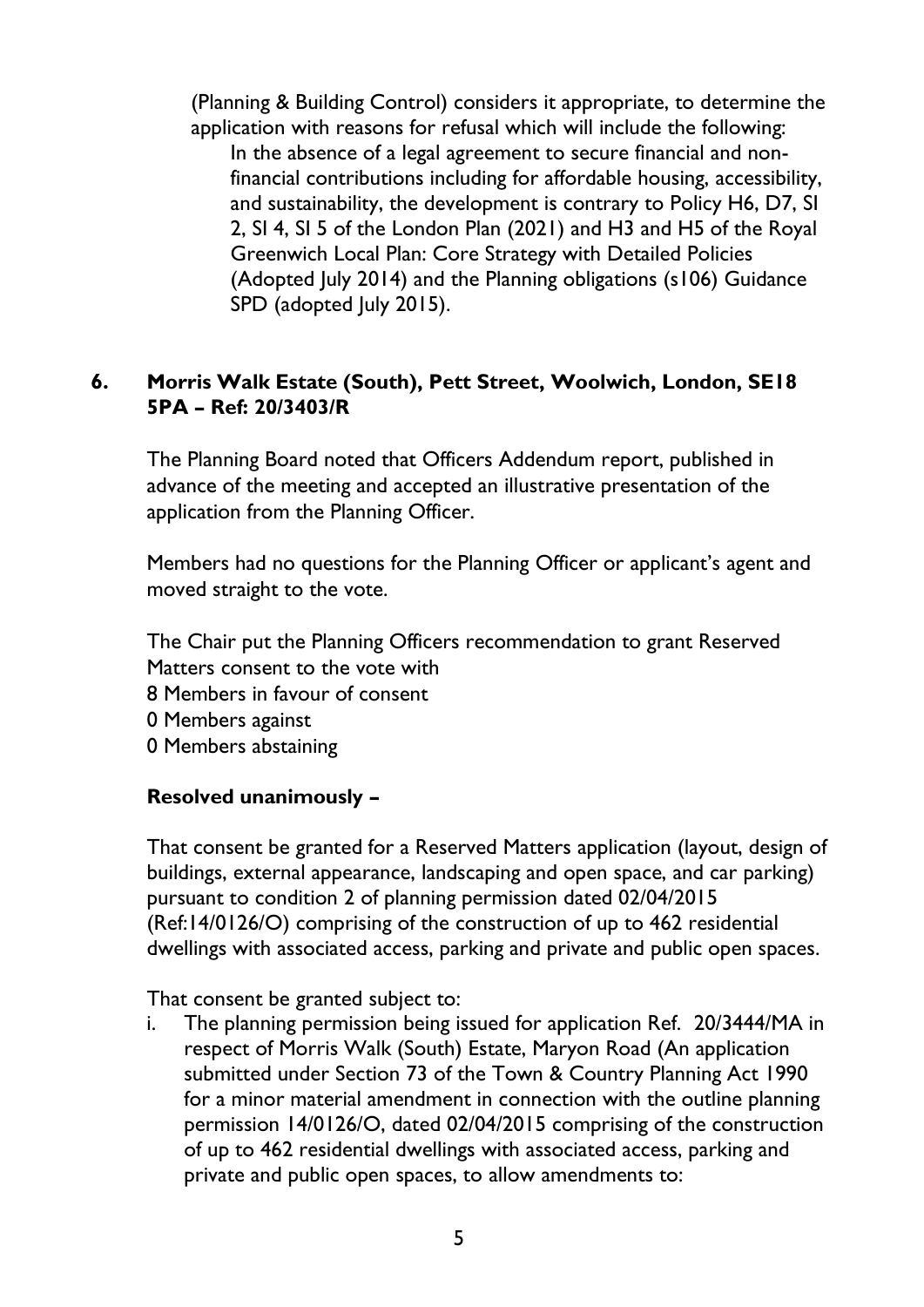Condition 1, Condition 2, Condition 3, Condition 4, Condition 5, Condition 7, Condition 8, Condition 9, Condition 10, Condition 12, Condition 13, Condition 17, Condition 29, Condition 30, Condition 31, Condition 32, Condition 33, Condition 34, Condition 35, Condition 42, Condition 43, Condition 45, Condition 46, Condition 47, Condition 48, Condition 49, Condition 52 and Condition 53 ;

ii. Conditions, Appendix 2 of the report. to be detailed in the notice of determination.

That the Assistant Director of Planning & Building Control be authorised to make any minor changes to the detailed wording of the recommended conditions as set out in this report (Appendix 2) and its addendums, where the Assistant Director of Planning & Building Control considers it appropriate, before issuing the decision notice.

### **7. Morris Walk Estate (North), Pett Street, Woolwich, London, SE18 5PA – Ref: 20/3440/MA**

The Planning Board noted that Officers Addendum report, published in advance of the meeting and accepted an illustrative presentation of the application from the Planning Officer.

Members had no questions for the Planning Officer or applicant's agent and moved straight to the vote.

The Chair put the Planning Officers recommendation to grant a Minor Material Amendment to the vote with

- 8 Members in favour of consent
- 0 Members against
- 0 Members abstaining

#### **Resolved unanimously –**

That consent be granted for an application submitted under Section 73 of the Town & Country Planning Act 1990 be granted for a minor material amendment in connection with the outline planning permission 14/0127/O, dated 02/04/2015 comprising of the construction of up to 304 residential dwellings with associated access, parking, and private and public open spaces to allow amendments to:

Condition 1, Condition 2, Condition 3, Condition 4, Condition 5, Condition 7, Condition 8, Condition 9, Condition 10, Condition 12, Condition 13, Condition 17, Condition 29, Condition 30, Condition 31,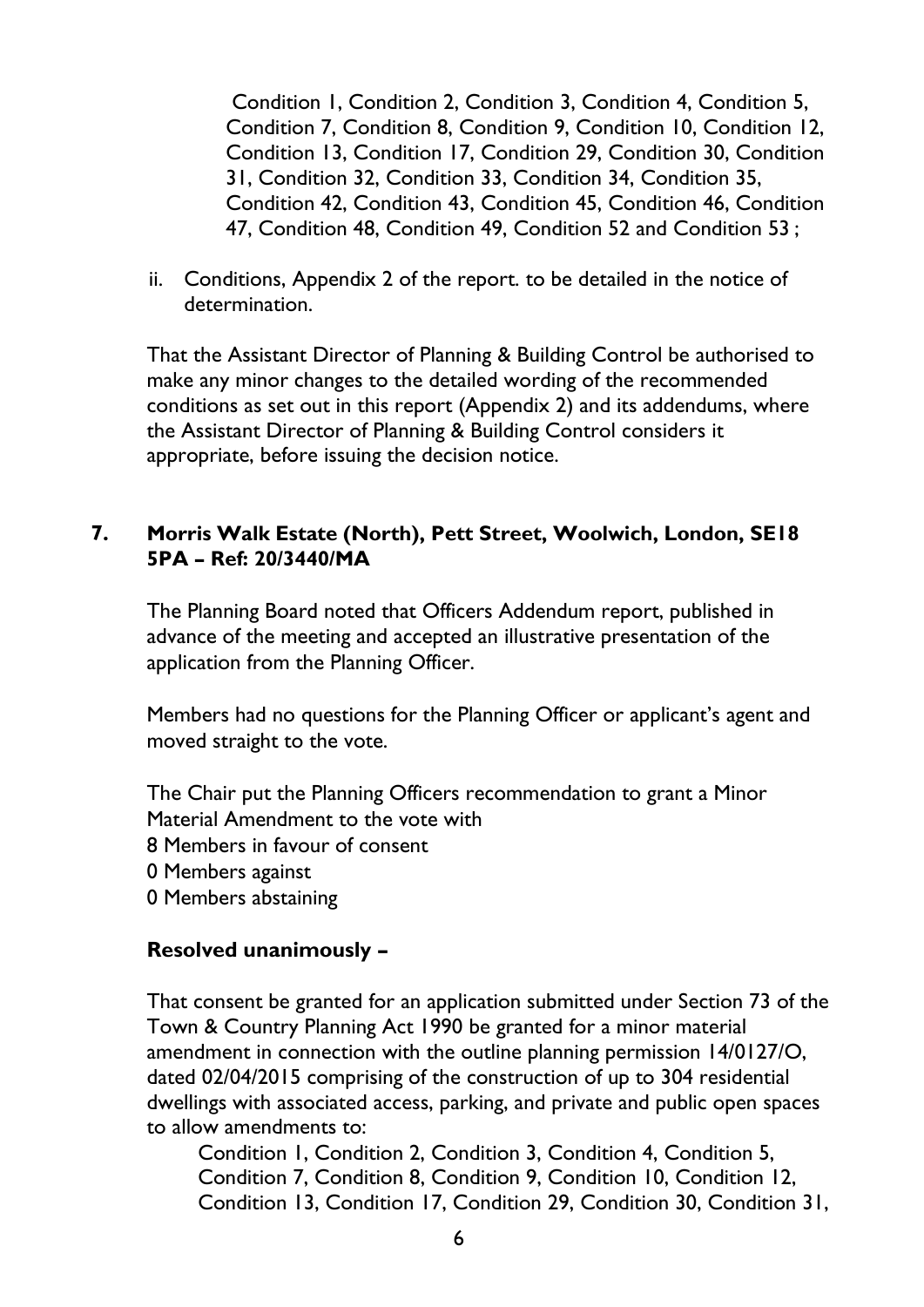Condition 32, Condition 33, Condition 34, Condition 35, Condition 36, Condition 41, Condition 42, Condition 43, Condition 44, Condition 45, Condition 46, Condition 47, Condition 50, Condition 51, Condition 54 and Condition 56.

That consent be granted subject to:

- (i) the prior completion of a Deed of Variation to the Planning Legal Agreement dated 1<sup>st</sup> April 2021 containing the planning obligations as summarised in the heads of terms set out in this report (Section 24), its addendums; and
- (ii) the Conditions (Appendix 2) to be detailed in the notice of determination.

That the Assistant Director of Planning & Building Control be authorised to:

- (i) make any minor changes to the detailed wording of the recommended conditions as set out in this report (Appendix 2) and its addendums, where the Assistant Director of Planning & Building Control considers it appropriate, before issuing the decision notice;
- (ii) finalise the detailed terms of the planning obligations pursuant to Section 106 of the Town and Country Planning Act 1990 (as amended) and or , as set out in this report (Section 18) and its addendums; and
- (iii) consider, in the event that the Planning Legal Agreement is not completed within three (3) months of the date of this Planning Board resolution, whether consent should be refused on the grounds that the agreement has not been completed within the appropriate timescale, and that the proposals are unacceptable in the absence of the recommended planning obligations; and if the Assistant Director (Planning & Building Control) considers it appropriate, to determine the application with reasons for refusal which will include the following:

In the absence of a legal agreement to secure financial and nonfinancial contributions including for affordable housing, accessibility, and sustainability, the development is contrary to Policy H6, D7, SI 2, SI 4, SI 5 of the London Plan (2021) and H3 and H5 of the Royal Greenwich Local Plan: Core Strategy with Detailed Policies (Adopted July 2014) and the Planning obligations (s106) Guidance SPD (adopted July 2015).

## **8. Morris Walk Estate (South), Pett Street, Woolwich, London, SE18 5PA – Ref: 20/3403/R**

The Planning Board noted that Officers Addendum report, published in advance of the meeting and accepted an illustrative presentation of the application from the Planning Officer.